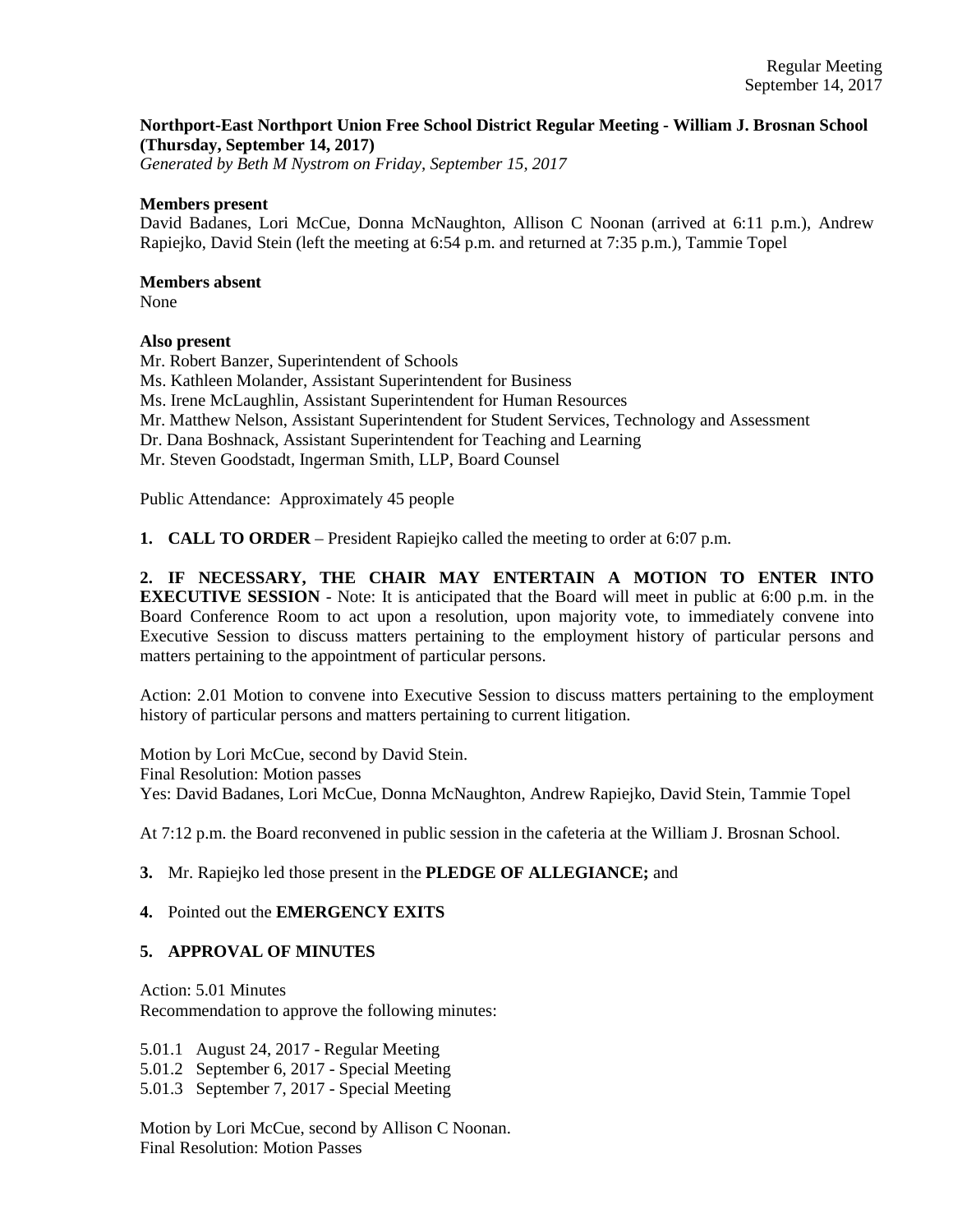Yes: David Badanes, Lori McCue, Donna McNaughton, Allison C Noonan, Andrew Rapiejko, Tammie Topel

Not Present at Vote: David Stein

# **6. STUDENT AND STAFF RECOGNITION/ANNOUNCEMENTS FROM THE SUPERINTENDENT OF SCHOOLS**

Information: 6.01 Upcoming Meetings

President Rapiejko reviewed the upcoming meetings of September 28<sup>th</sup>, October 11<sup>th</sup> and October 26<sup>th</sup>.

Superintendent Banzer stated that the District had an excellent opening with two Superintendent Conference Days where the District's strategic plan and goals were discussed and a number sessions were held targeting focus items for the year. The students returned to school on September 6<sup>th</sup> and Mr. Banzer visited all the schools. Fall sports are in full swing and the marching band is underway. The East Northport Fire Department held a 9/11 remembrance ceremony which included several student groups.

Mr. Banzer gave an update on the projects that were undertaken over the summer at the high school. The ceiling and lighting was replaced in the commons and the commons was painted. Mr. Banzer thanked the custodial staff throughout the District for getting all the buildings up and running. The high school bleachers were taken down and are being reconstructed and the press box is now attached. The target is to have the bleachers completed by October  $2<sup>nd</sup>$ , the first home football game.

Mr. Banzer introduced Mark Dantuono, the new Director of Physical Education, Athletics and Health, who will start sometime in early October.

Mr. Banzer stated that at the last Board of Education meeting a longitudinal study relating to Northport Middle School was discussed and it is anticipated that someone will be at the next meeting on September 28<sup>th</sup> to talk about this. There was also a request to get the guidelines discussed by Dr. Spaeth at the community forum on August 9<sup>th</sup> on the District's website which has been added to the website. An additional question was regarding carbon monoxide detectors which are throughout the District.

**7. COMMUNICATIONS** - Please Note: This is the opportunity for persons who had written letters to the Board to speak to the Board regarding the issues raised in their communications. Speakers are asked to keep their comments brief, and to speak no longer than 5 minutes.

**8. PUBLIC COMMENT/PARTICIPATION** - Please Note: Community members are invited to share their questions, comments, or concerns with the School Board. When speaking, citizens should state their name and address for the record and limit their presentation to 5 minutes. Where possible, the Board will answer factual questions immediately. A written response may be provided when information is not available. If a response would involve discussion of Board Policy or decisions which might be of interest to citizens not present at the meeting, the Board may place the item on a future meeting agenda.

## Name Comment

Mike Gozelski Asked if both home and visitors bleachers, sound system and score board at the Football Booster Club high school will be completed in time for the first home football game and if there are plans for an alternative site if they are not.

Mr. Banzer stated that the goal is to have it completed for the first home football game but they are building in contingencies as well.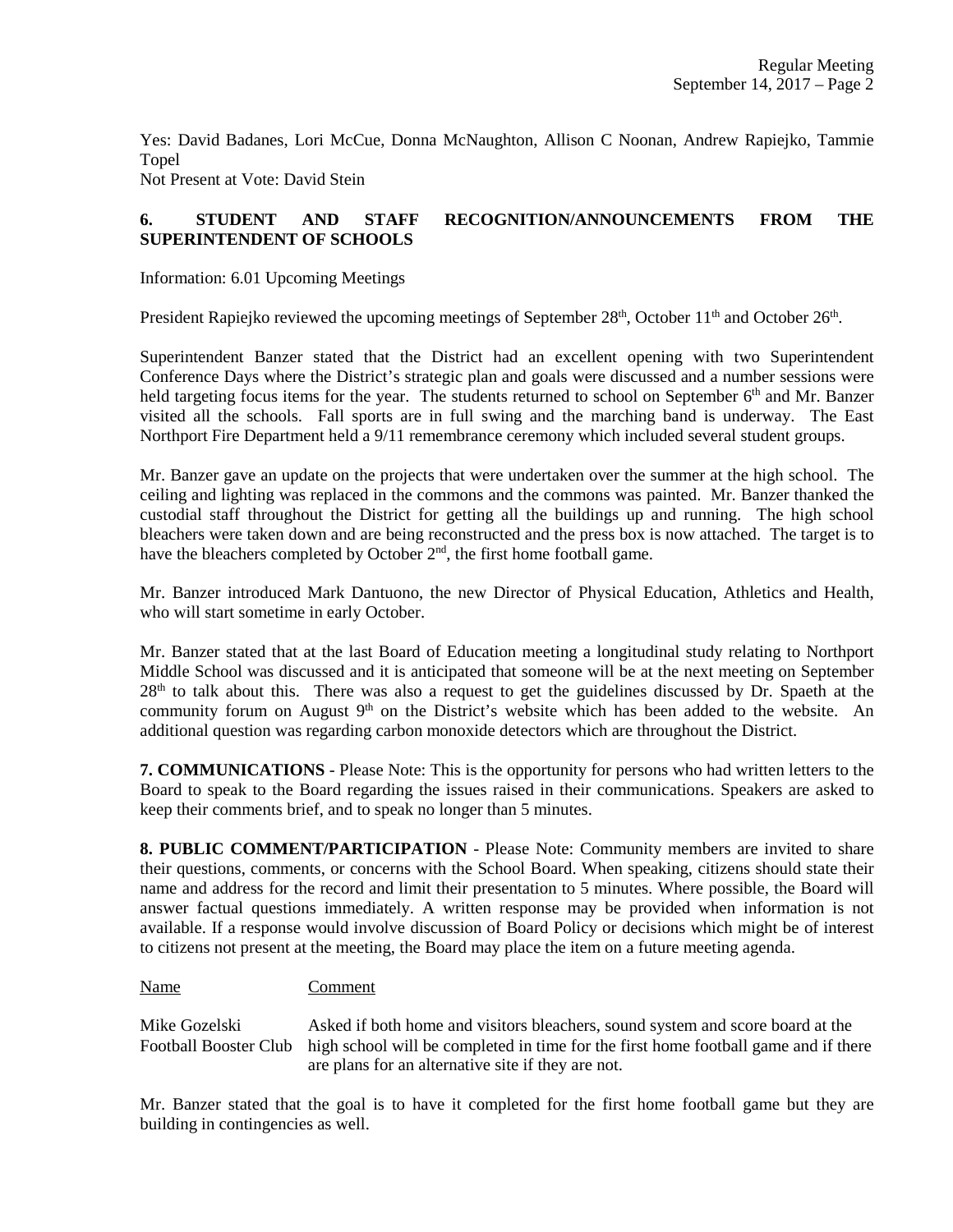Scott Shutka Read a statement to the Board for the purpose of entering into public record Teacher information regarding the hazardous materials which were stored under K-wing at Northport Middle School, including requests for documentation outlining the handling methods and timelines used in the storage area.

Mr. Banzer stated that the situation at Northport Middle School has been disheartening and that he wants this to be a safe and healthy environment for staff, students and community members. The District will continue to work towards that.

Antoinette Blanck Stated that she has taught at Northport Middle School and has heard concerns UTN President about the school throughout the years. It is very disheartening and she agrees with Mr. Shutka that the priority is for the safety of students and staff. Ms. Blanck stated that there are still questions including how the District is assuring that this will not happen again.

President Rapiejko stated that what happened is very unfortunate and disheartening and that the District is evaluating its procedures and the Board plans to discuss an indoor air quality policy at its next meeting.

Mr. Banzer stated that the expectations are different now and there will be training and a more collaborative process so that when issues arise they are addressed in accordance with law and the District's expectations. Mr. Banzer stated that awareness has been raised for everyone with implementation of the Tools for Schools, training within every building, inspections, and a means for the school community to raise issues.

#### **9. SPECIAL REPORTS**

There were no special reports.

## **10. SUPERINTENDENT'S REPORT, GENERAL - FOR BOARD ACTION**

Action: 10.01 Personnel Actions Report

Recommendation to approve the attached Personnel Actions Report, including the addendum and the following resolution:

"BE IT RESOLVED, that the Board of Education of the Northport-East Northport Union Free School District, having reviewed an Agreement involving a member of the non-instructional staff in executive session, hereby approves such Agreement and authorized and directs the Superintendent of Schools and Board of Education President to execute such Agreement on behalf of the Board of Education."

President Rapiejko announced the retirements of Evangeline Barnard, Teacher Aide, and Maryellen Johnson, Assistant Transportation Supervisor.

Motion by David Stein, second by Donna McNaughton. Final Resolution: Motion Passes Yes: David Badanes, Lori McCue, Donna McNaughton, Allison C Noonan, Andrew Rapiejko, David Stein, Tammie Topel

Action: 10.02 Schedule J - Committee on Special Education Recommendation to approve Schedule J - Committee on Special Education

Motion by David Stein, second by Lori McCue. Final Resolution: Motion Passes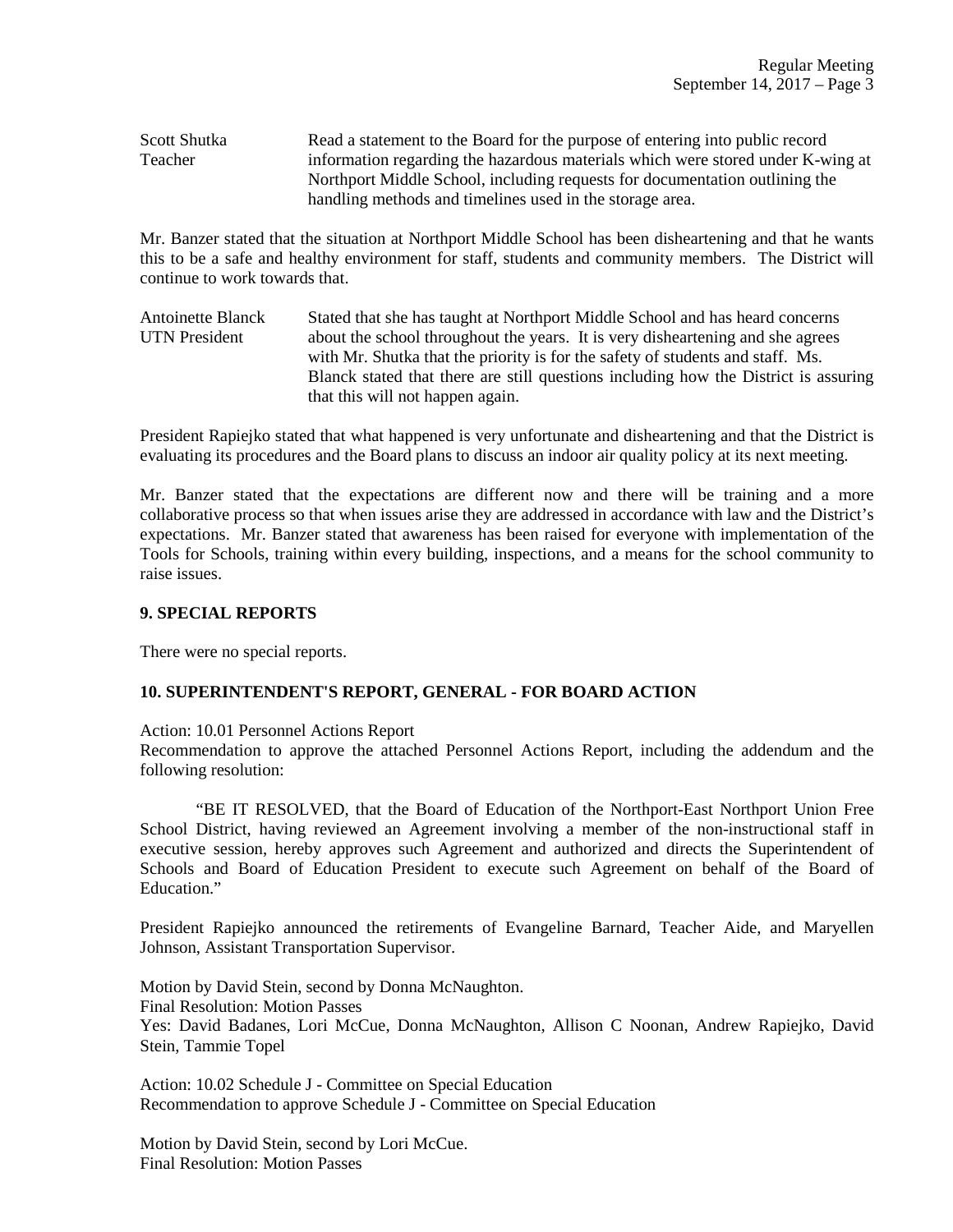Yes: David Badanes, Lori McCue, Donna McNaughton, Allison C Noonan, Andrew Rapiejko, David Stein, Tammie Topel

Action: 10.03 Committee on Special Education

Recommendation to approve the following staff member as designee of the Northport-East Northport Union Free School District when initiating referrals to the Committee on Special Education during the 2017-2018 school year: Morrissey, Jamie

Motion by David Stein, second by Lori McCue.

Final Resolution: Motion Passes

Yes: David Badanes, Lori McCue, Donna McNaughton, Allison C Noonan, Andrew Rapiejko, David Stein, Tammie Topel

Action: 10.04 Committee on Special Education, Sub-Committee on Special Education, 504 Committee Recommendation to approve the following staff member to serve as chairperson for the Committee on Special Education (CSE), Sub-Committee on Special Education (SCSE), and 504 Committee meetings during the 2017-2018 school year: Morrissey, Jamie

Motion by David Stein, second by Lori McCue.

Final Resolution: Motion Passes

Yes: David Badanes, Lori McCue, Donna McNaughton, Allison C Noonan, Andrew Rapiejko, David Stein, Tammie Topel

Action: 10.05 Corrective Action Plans Recommendation to approve the following Corrective Action Plans:

- 10.05.1 Internal Audit Report on Human Resources 2016-2017 Corrective Action Plan
- 10.05.2 Internal Audit Report on Payroll Processing 2016-2017 Corrective Action Plan
- 10.05.3 Internal Audit Risk Assessment Update Report for the Period Ending December 31, 2016 Corrective Action Plan

Motion by Donna McNaughton, second by Tammie Topel.

Final Resolution: Motion Passes

Yes: David Badanes, Lori McCue, Donna McNaughton, Allison C Noonan, Andrew Rapiejko, David Stein, Tammie Topel

## **11. SUPERINTENDENT'S REPORT, FINANCIAL - FOR BOARD ACTION**

Action: 11.01 BIDS Recommendation to take specified action on the following BIDS:

CAPITAL PROJECT: 11.01.1 AWARD: Bond-Phase 1

Motion by Donna McNaughton, second by Tammie Topel. Final Resolution: Motion Passes Yes: David Badanes, Lori McCue, Donna McNaughton, Allison C Noonan, Andrew Rapiejko, David Stein, Tammie Topel

Action: 11.02 Donations Recommendation to receive the following donations to the District: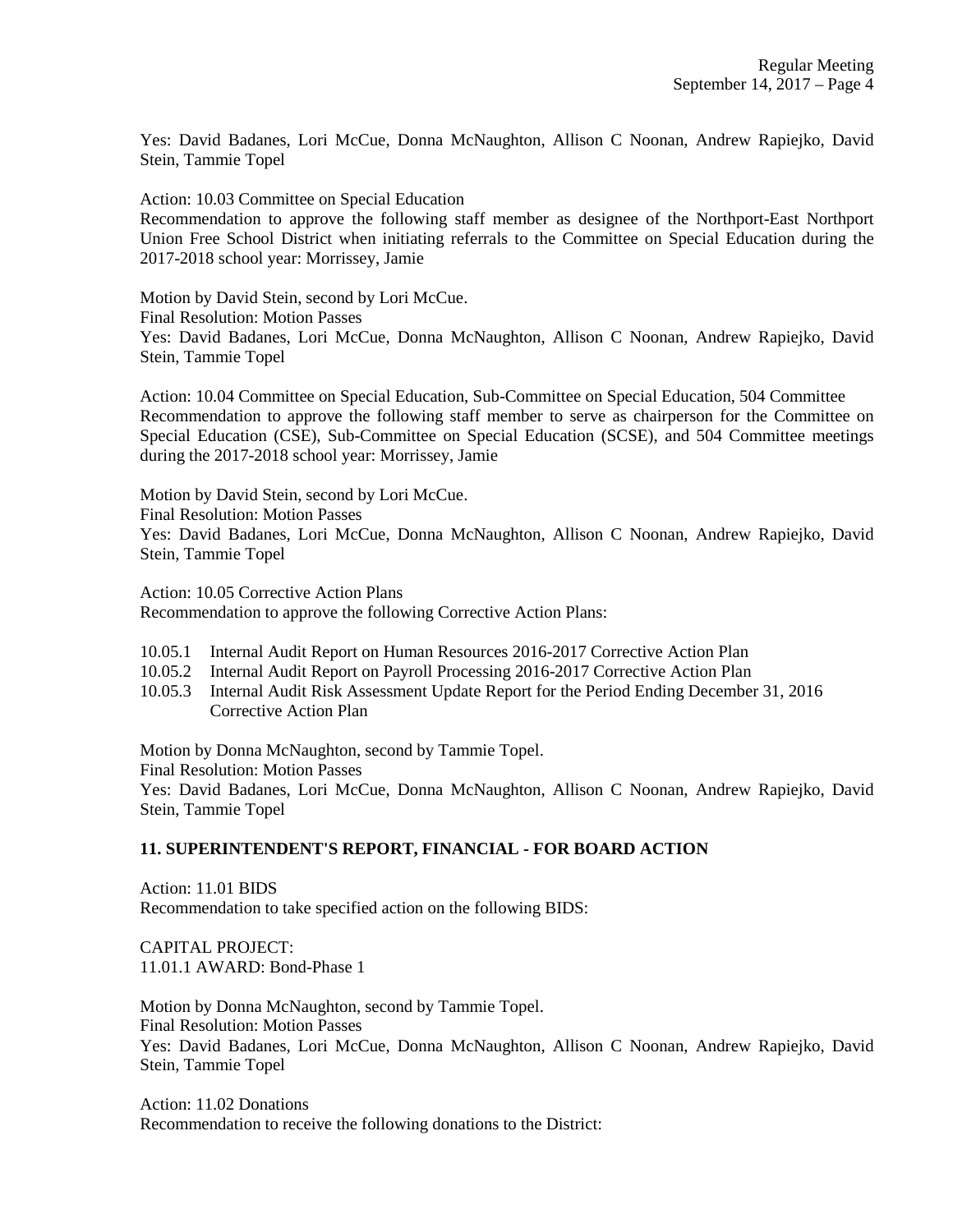- 11.02.1 Ten (10) backpacks with various school supplies included for students who may need them from the Berger Family (Tom, Elisa, Ashley, Kaitlyn and Emily), estimated value approximately \$450.00
- 11.02.2 \$25.00 from Jon Gregurich to the Michael Kaufmann Memorial Scholarship

Motion by Donna McNaughton, second by Tammie Topel.

Final Resolution: Motion Passes

Yes: David Badanes, Lori McCue, Donna McNaughton, Allison C Noonan, Andrew Rapiejko, David Stein, Tammie Topel

Action: 11.03 Karen Siris

Recommendation to approve a Supplementary Education Services Agreement between the Northport-East Northport Union Free School District and Karen Siris for Professional Development in the amount of \$750.00 (SST&A)

Motion by Donna McNaughton, second by Tammie Topel.

Final Resolution: Motion Passes

Yes: David Badanes, Lori McCue, Donna McNaughton, Allison C Noonan, Andrew Rapiejko, David Stein, Tammie Topel

Action: 11.04 Health Training/Consulting Inc.

Recommendation to approve a Supplementary Education Services Agreement between the Northport-East Northport Union Free School District and Health Training/Consulting, Inc. for PAD and AED/CPR Training in an amount not to exceed \$7,500. (SSS)

Motion by Donna McNaughton, second by Tammie Topel.

Final Resolution: Motion Passes

Yes: David Badanes, Lori McCue, Donna McNaughton, Allison C Noonan, Andrew Rapiejko, David Stein, Tammie Topel

Action: 11.05 Foster Physical Therapy

Recommendation to approve a 2017-2018 Agreement between the Northport-East Northport Union Free School District and Foster Physical Therapy (Spec. Ed.)

Motion by Donna McNaughton, second by Tammie Topel. Final Resolution: Motion Passes Yes: David Badanes, Lori McCue, Donna McNaughton, Allison C Noonan, Andrew Rapiejko, David Stein, Tammie Topel

Action: 11.06 St. James Tutoring

Recommendation to approve a 2017-2018 Agreement between the Northport-East Northport Union Free School District and St. James Tutoring (Spec. Ed.)

Motion by Donna McNaughton, second by Tammie Topel. Final Resolution: Motion Passes Yes: David Badanes, Lori McCue, Donna McNaughton, Allison C Noonan, Andrew Rapiejko, David Stein, Tammie Topel

Action: 11.07 Metro Therapy, Inc.

Recommendation to approve a 2017-2018 Agreement between the Northport-East Northport Union Free School District and Metro Therapy, Inc. for academic tutoring services (Spec. Ed.)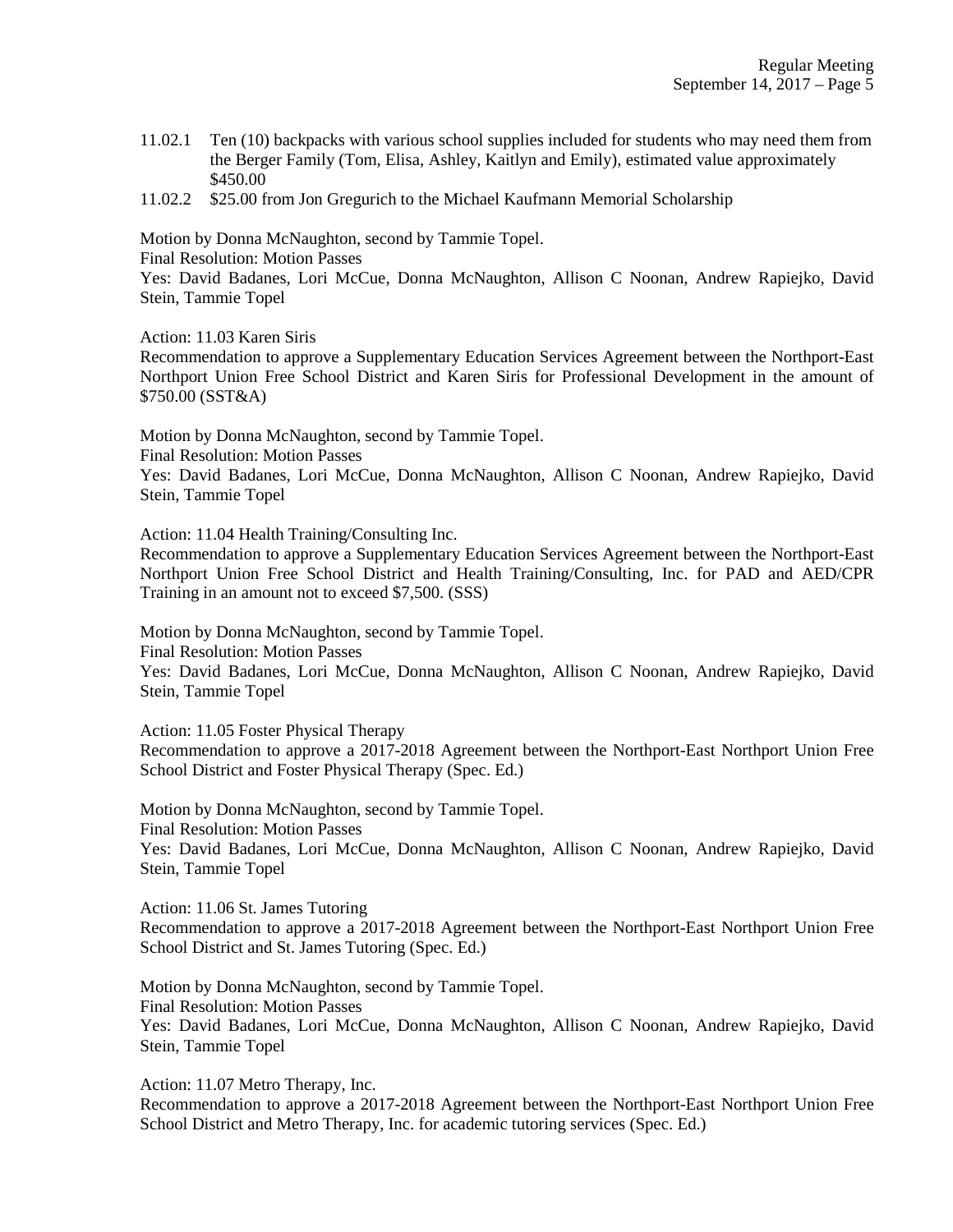Motion by Donna McNaughton, second by Tammie Topel. Final Resolution: Motion Passes Yes: David Badanes, Lori McCue, Donna McNaughton, Allison C Noonan, Andrew Rapiejko, David Stein, Tammie Topel

Action: 11.08 Metro Therapy, Inc.

Recommendation to approve a 2017-2018 Agreement between the Northport-East Northport Union Free School District and Metro Therapy, Inc. for Occupational Therapy, Speech/Language Therapy, Physical Therapy, Translation Services, ABA Services (Spec. Ed.)

Motion by Donna McNaughton, second by Tammie Topel. Final Resolution: Motion Passes Yes: David Badanes, Lori McCue, Donna McNaughton, Allison C Noonan, Andrew Rapiejko, David Stein, Tammie Topel

Action: 11.09 United Cerebral Palsy of Greater Suffolk, Inc. Recommendation to approve a 2017-2018 Agreement between the Northport-East Northport Union Free School District and United Cerebral Palsy of Greater Suffolk Inc. (Spec. Ed.)

Motion by Donna McNaughton, second by Tammie Topel. Final Resolution: Motion Passes Yes: David Badanes, Lori McCue, Donna McNaughton, Allison C Noonan, Andrew Rapiejko, David Stein, Tammie Topel

Action: 11.10 SCO Family of Services/Westbrook Preparatory School Recommendation to approve a 2017-2018 Agreement between the Northport-East Northport Union Free School District and SCO Family of Services/Westbrook Preparatory School (Spec. Ed.)

Motion by Donna McNaughton, second by Tammie Topel. Final Resolution: Motion Passes Yes: David Badanes, Lori McCue, Donna McNaughton, Allison C Noonan, Andrew Rapiejko, David Stein, Tammie Topel

Action: 11.11 Huntington YMCA

Recommendation to approve an Agreement between the Northport-East Northport Union Free School District and Huntington YMCA, a branch of the YMCA of Long Island, for practices for the School District's swim team (PE)

Motion by Donna McNaughton, second by Tammie Topel.

Final Resolution: Motion Passes

Yes: David Badanes, Lori McCue, Donna McNaughton, Allison C Noonan, Andrew Rapiejko, David Stein, Tammie Topel

Action: 11.12 Music Theatre International

Recommendation to approve a Production Contract between the Northport-East Northport Union Free School District and Music Theatre International (PRS)

Motion by Donna McNaughton, second by Tammie Topel.

Final Resolution: Motion Passes

Yes: David Badanes, Lori McCue, Donna McNaughton, Allison C Noonan, Andrew Rapiejko, David Stein, Tammie Topel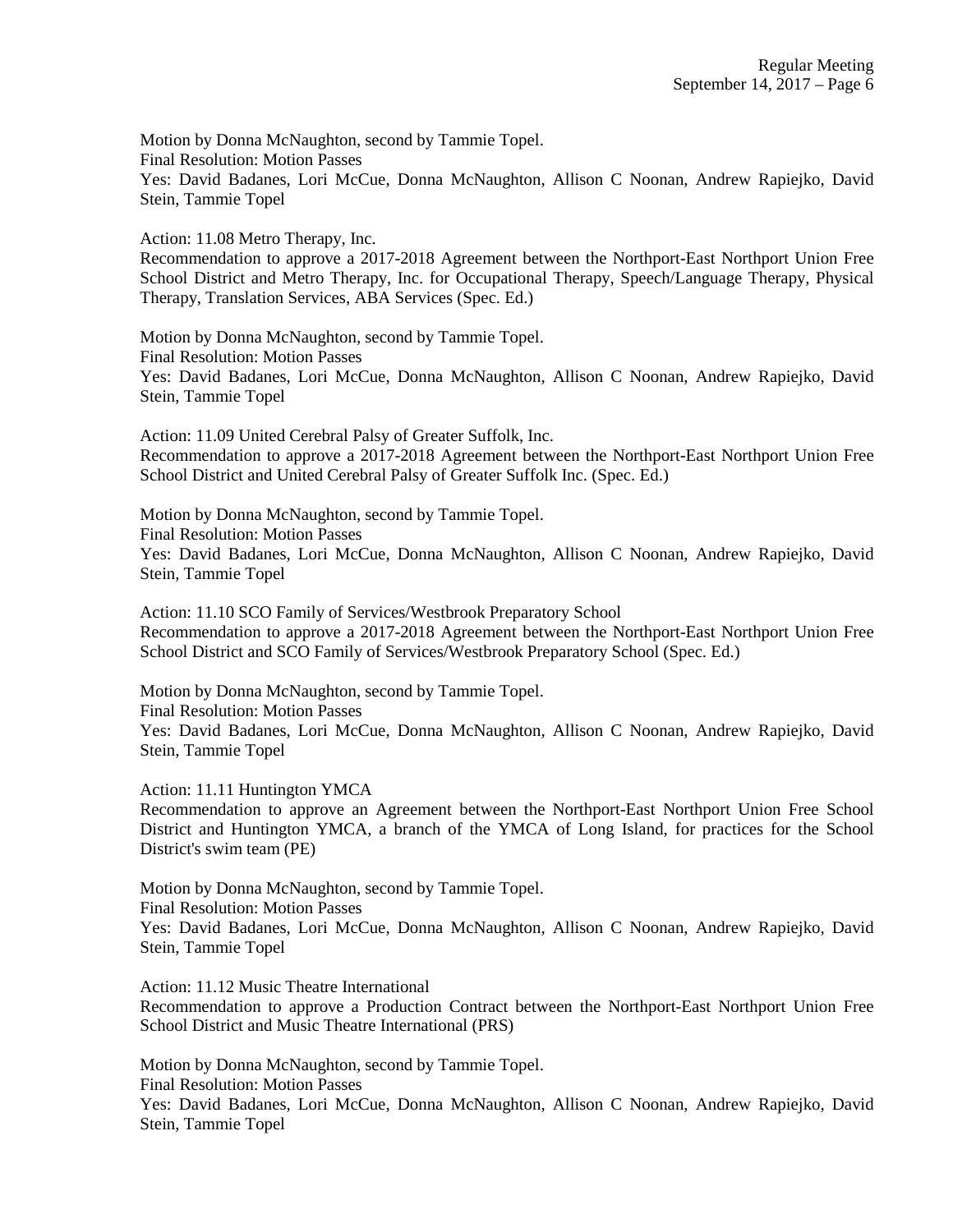Action: 11.13 Youth Directions and Alternatives C.Y.A. Inc.

Recommendation to approve a 2017-2018 Agreement between the Northport-East Northport Union Free School District and Youth Directions and Alternatives C.Y.A. Inc. for the services of an Street Outreach Worker and Youth Worker, in the amount of \$32,000.00 (SSS)

Motion by Donna McNaughton, second by Tammie Topel.

Final Resolution: Motion Passes

Yes: David Badanes, Lori McCue, Donna McNaughton, Allison C Noonan, Andrew Rapiejko, David Stein, Tammie Topel

Action: 11.14 Adelphi University's High School Program

Recommendation to approve a 2017-2018 Agreement between the Northport-East Northport Union Free School District and Adelphi University's High School Program (HS)

Motion by Donna McNaughton, second by Tammie Topel. Final Resolution: Motion Passes Yes: David Badanes, Lori McCue, Donna McNaughton, Allison C Noonan, Andrew Rapiejko, David Stein, Tammie Topel

Action: 11.15 Claims Auditor's Report Recommendation to approve the Claims Auditor's Reports and Schedule of Claims for payments dated:

July 17, 2017 (Payroll Trust & Agency Warrant), July 14, 2017 (Accounts Payable Warrant), July 28, 2017 (Payroll Trust & Agency Warrant), July 31, 2017 (Accounts Payable Warrant), July 2017 (Claims Audit Report)

Motion by Donna McNaughton, second by Tammie Topel. Final Resolution: Motion Passes Yes: David Badanes, Lori McCue, Donna McNaughton, Allison C Noonan, Andrew Rapiejko, David Stein, Tammie Topel

Action: 11.16 Transfer of Funds Recommendation to approve Transfer of Capital Fund Appropriations in the 2017-2018 fiscal year

Motion by Donna McNaughton, second by Tammie Topel. Final Resolution: Motion Passes Yes: David Badanes, Lori McCue, Donna McNaughton, Allison C Noonan, Andrew Rapiejko, David Stein, Tammie Topel

Action: 11.17 Final Budget Transfer Report - 2016-2017 General Fund Recommendation to approve the 2016-2017 General Fund Year-End Budget Transfer Report

Motion by Donna McNaughton, second by Tammie Topel. Final Resolution: Motion Passes Yes: David Badanes, Lori McCue, Donna McNaughton, Allison C Noonan, Andrew Rapiejko, David Stein, Tammie Topel

Action: 11.18 Final Budget Transfer Report - 2016-2017 School Lunch Fund Recommendation to approve the 2016-2017 School Lunch Fund Year-End Budget Transfer Report

Motion by Donna McNaughton, second by Tammie Topel. Final Resolution: Motion Passes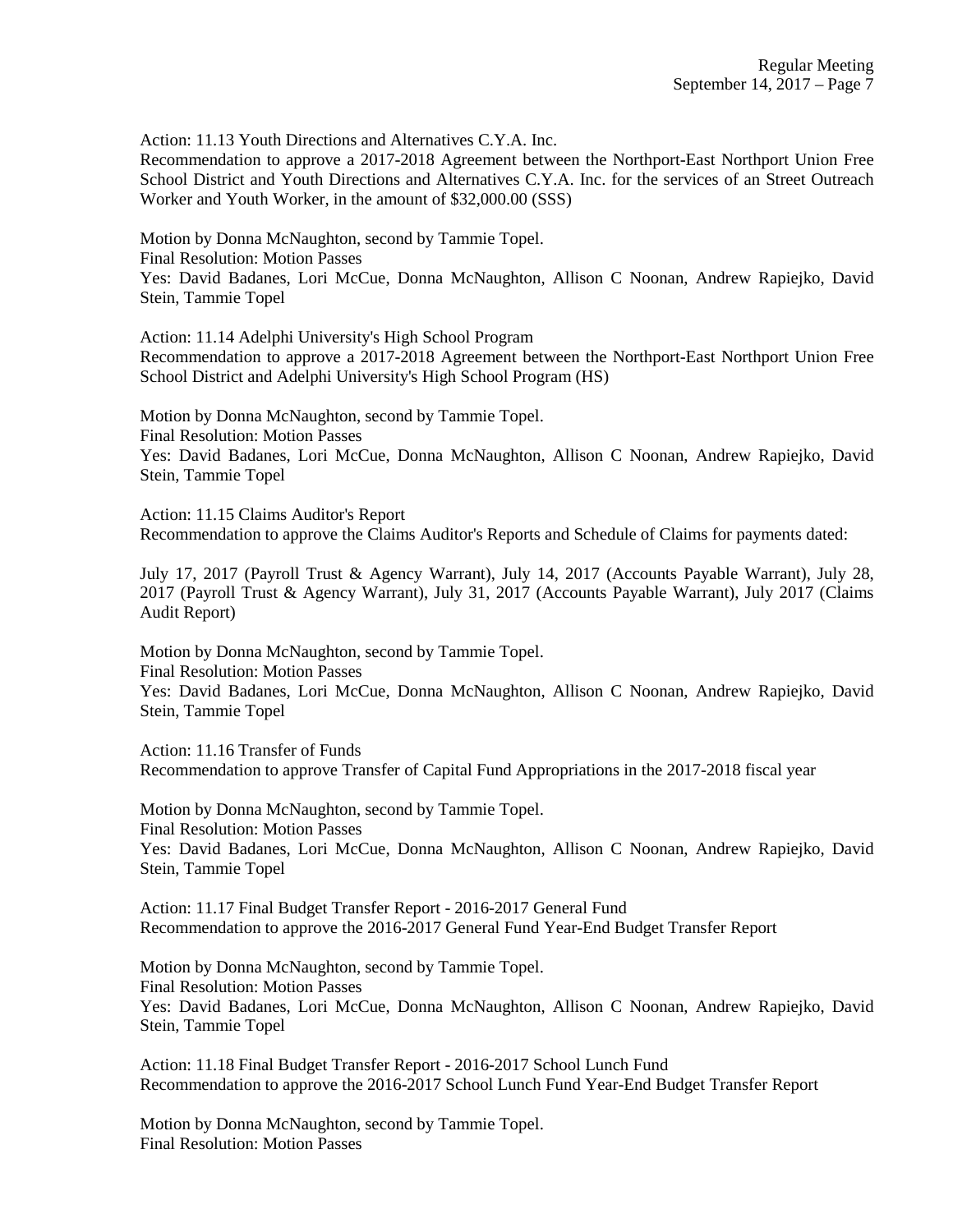Yes: David Badanes, Lori McCue, Donna McNaughton, Allison C Noonan, Andrew Rapiejko, David Stein, Tammie Topel

Action: 11.19 Final Budget Transfer Report - 2016-2017 Capital Fund Recommendation to approve the 2016-2017 Capital Fund Year-End Budget Transfer Report

Motion by Donna McNaughton, second by Tammie Topel. Final Resolution: Motion Passes Yes: David Badanes, Lori McCue, Donna McNaughton, Allison C Noonan, Andrew Rapiejko, David Stein, Tammie Topel

## **12. SUPERINTENDENT'S REPORT - FOR INFORMATION ONLY**

Information: 12.01 Schedule H - Use of Facilities

Information: 12.02 Budget Transfers for the period June 28, 2017 through September 1, 2017 - As per Board Policy #6150 all transfers between salary codes up to \$25,000 and transfers between all other codes up to \$10,000 are to be reported to the Board of Education as an information item

Information: 12.03 UTN PDC

Information: 12.04 NASA PDC

#### **13. UNFINISHED BUSINESS**

Information: 13.01 Update from Legislative Advocacy Sub-Committee

Trustee Badanes stated that the first meeting will be held on October 5<sup>th</sup> in the Board Conference Room.

Information: 13.02 Update from Use of District Facilities Citizens Advisory Committee

Vice President Stein stated that he is in the process of putting together an initial meeting with the committee members.

#### **14. NEW BUSINESS**

Action: 14.01 New York State School Boards Association 98th Annual Convention and Education Expo Recommendation to authorize funds to cover registration, hotel and travel expenses not to exceed \$2,000 to send Trustee Tammie Topel to the New York State School Boards Association 98th Annual Convention and Education Expo from October 12-14, 2017 at Lake Placid, New York

Motion by Allison C Noonan, second by David Badanes. Final Resolution: Motion Passes Yes: David Badanes, Lori McCue, Donna McNaughton, Allison C Noonan, Andrew Rapiejko, David Stein, Tammie Topel

**15. ADJOURNMENT** - Board policy requires adjournment by 10:30 pm, unless meeting is extended by vote.

Action: 15.01 Adjournment Recommendation to convene into Executive Session

At 9:48 p.m. the Board convened into Executive Session.